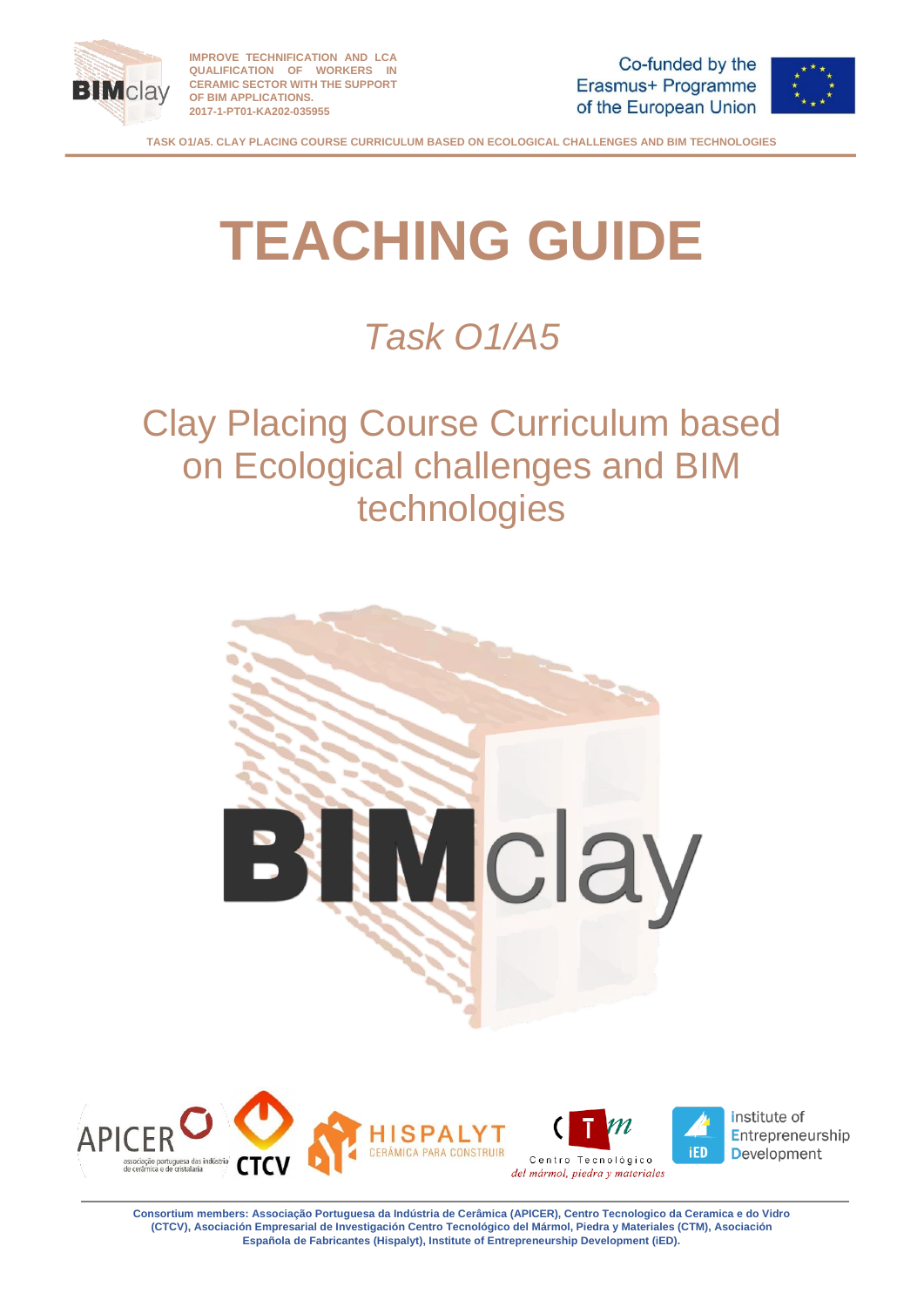



# **Table of contents**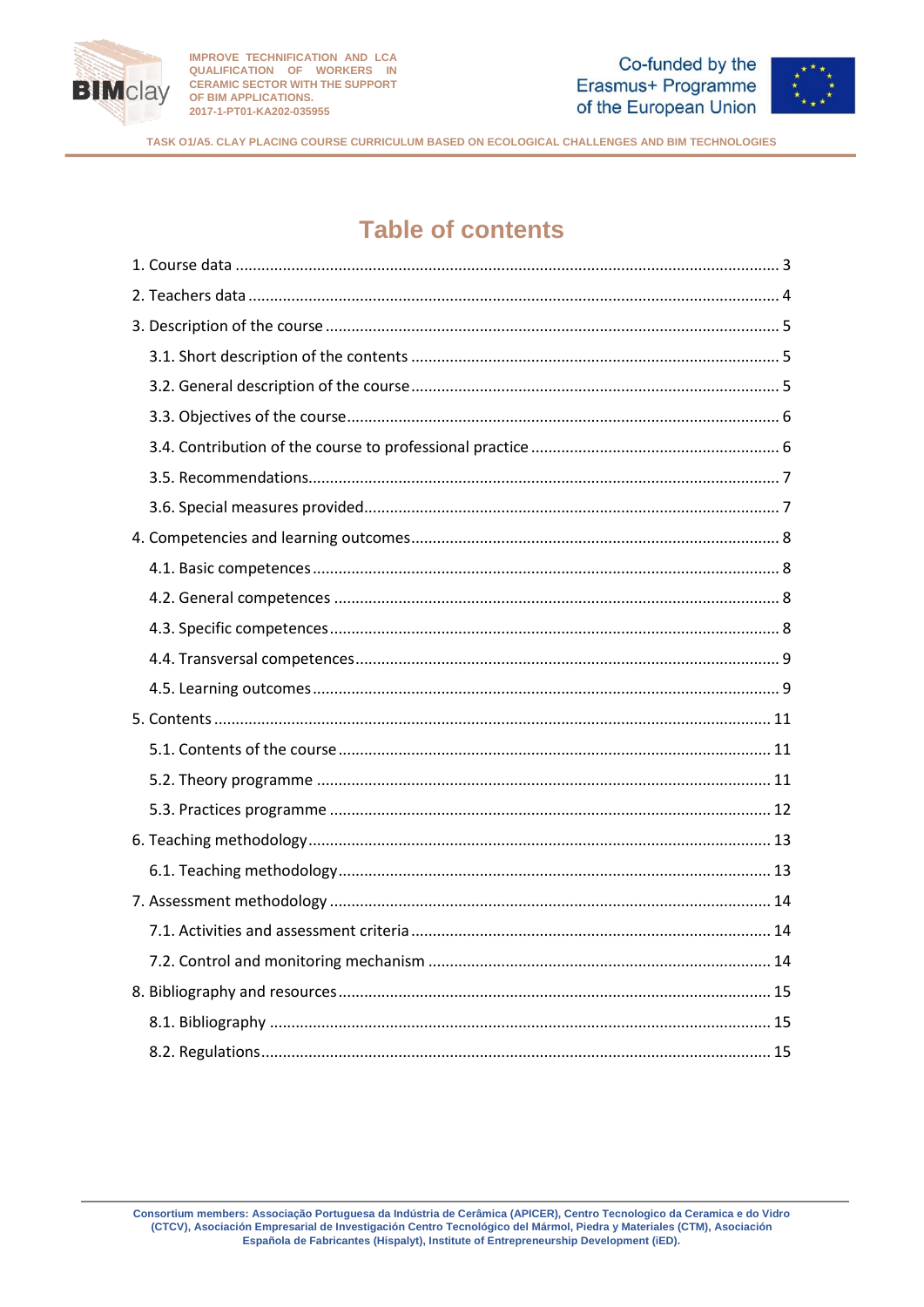



**TASK O1/A5. CLAY PLACING COURSE CURRICULUM BASED ON ECOLOGICAL CHALLENGES AND BIM TECHNOLOGIES**

# <span id="page-2-0"></span>**1. Course data**

| <b>Name</b>                                   | CLAY PLACING METHODOLOGIES BASED ON ECOLOGICAL<br><b>CHALLENGES AND BIM TECHNOLOGIES</b> |  |
|-----------------------------------------------|------------------------------------------------------------------------------------------|--|
|                                               |                                                                                          |  |
| <b>Module</b>                                 | Eco-efficient Construction and Sustainable Development                                   |  |
| <b>Qualification in</b><br>which it is taught | $\star$                                                                                  |  |
| <b>Other</b>                                  | <b>Vocational Training</b>                                                               |  |
| qualifications that                           | Occupational Professional Training                                                       |  |
| could be offered *                            | <b>Dual Vocational Training</b>                                                          |  |
|                                               | <b>Continuing Education</b>                                                              |  |
| <b>Centre</b>                                 | $\star$                                                                                  |  |
| <b>Character</b>                              | <b>OPTIONAL</b>                                                                          |  |
| Term                                          | Four months                                                                              |  |
| <b>Course</b>                                 | $\ast$                                                                                   |  |
| Language                                      | Official Language*                                                                       |  |
| <b>Overall workload</b><br>(hours)            | 75                                                                                       |  |
| <b>Theory class</b><br>schedule               | $\star$                                                                                  |  |
| <b>Classroom</b>                              | $\star$                                                                                  |  |
| <b>Practice class</b><br>schedule             | $\ast$                                                                                   |  |
| <b>Place</b>                                  | $\ast$                                                                                   |  |

(\*) All the fields marked with an asterisk are subject to completion with the specific information for each educational centre.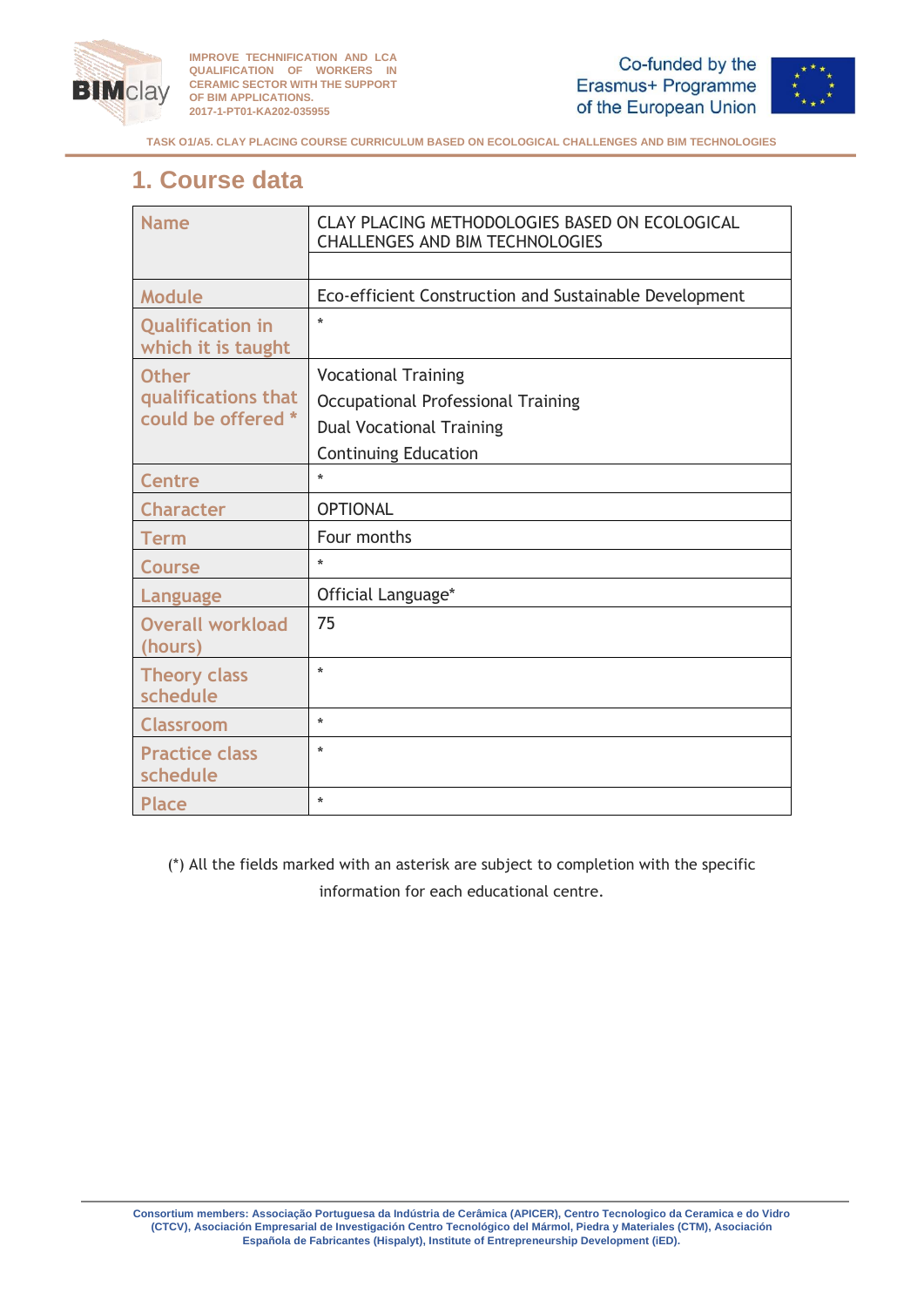





**TASK O1/A5. CLAY PLACING COURSE CURRICULUM BASED ON ECOLOGICAL CHALLENGES AND BIM TECHNOLOGIES**

# <span id="page-3-0"></span>**2. Teachers data**

| <b>Teacher</b><br>responsible           | *       |
|-----------------------------------------|---------|
| <b>Department</b>                       | *       |
| Area of<br>knowledge                    | $\star$ |
| Teacher's office<br>location            | $\ast$  |
| <b>Phone</b>                            | $\ast$  |
| E-mail                                  | $\ast$  |
| <b>URL / WEB</b>                        | *       |
| <b>Tutorial</b><br>timetables           | $\ast$  |
| <b>Tutorial location</b>                | $\ast$  |
| <b>Teaching and</b><br>research profile | $\ast$  |

(\*) All the fields marked with an asterisk are subject to completion with the specific information for each educational centre.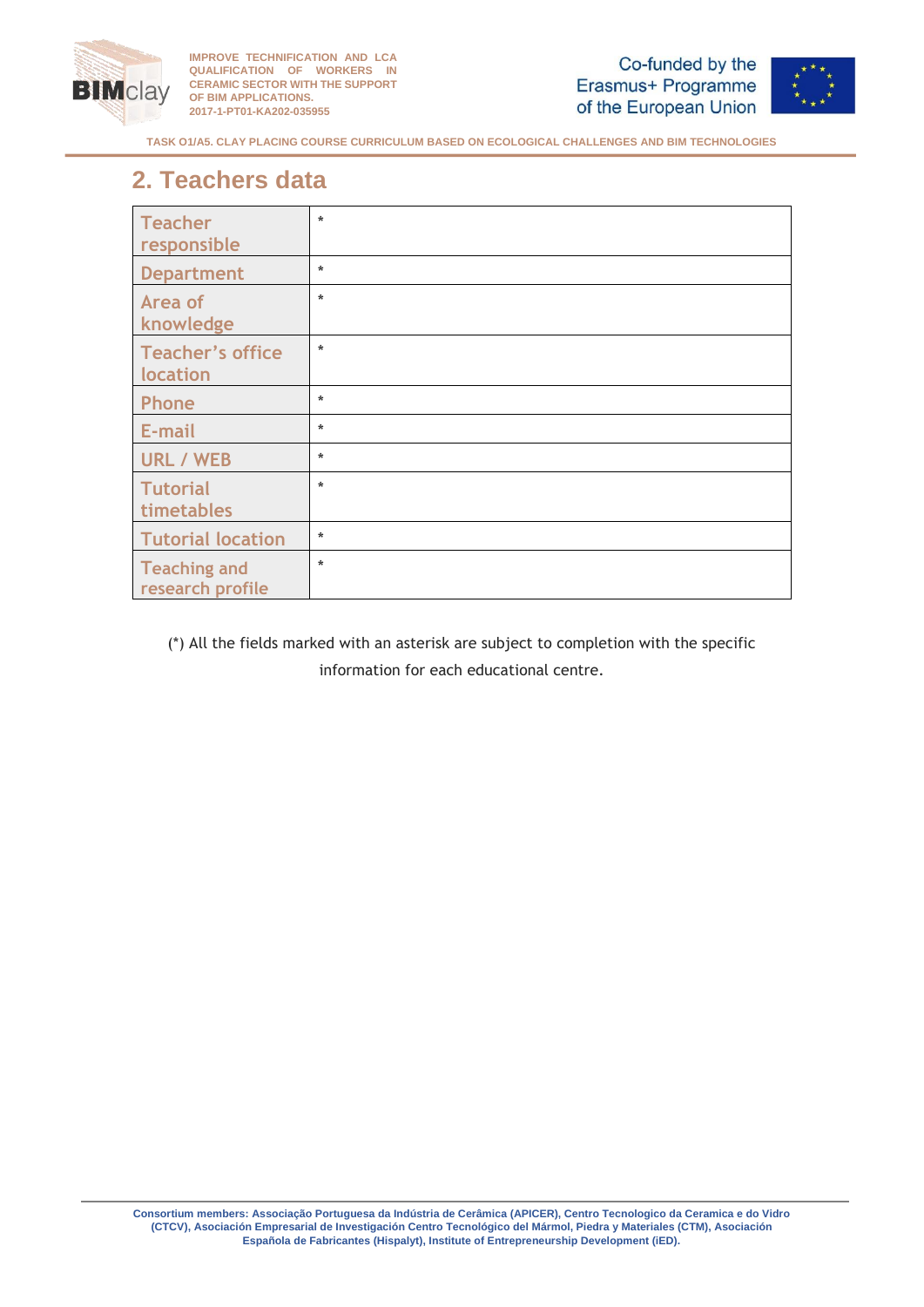



**TASK O1/A5. CLAY PLACING COURSE CURRICULUM BASED ON ECOLOGICAL CHALLENGES AND BIM TECHNOLOGIES**

# <span id="page-4-0"></span>**3. Description of the course**

# <span id="page-4-1"></span>3.1. Short description of the contents

- Construction and Sustainable development.
- Environmental regulation and sustainability in ceramic sector.
- Innovative clay product placement methodologies.
- Information technologies applied to ceramic sector.
- Methodologies for calculating environmental impact (LCA, CO2 emissions…).
- The use of BIMclay Application.

## <span id="page-4-2"></span>3.2. General description of the course

The term sustainable means that it can stand on its own, without depleting natural resources. A world driven by natural resources, requires good management of them, to achieve what is known as sustainable development or satisfaction of the needs of present generations without compromising the possibilities of the future. Sustainable development encompasses three factors, society, economy and environment. To achieve the objective of sustainable development, societies need to develop a series of tools that are undoubtedly the product of research, development and adaptation of the human being to the environment.

In this course, sustainable processes in the ceramic industry are known and studied, understood as those that consume less raw materials, energy and produce less waste, thus producing a lower environmental impact and preserving economic resources.

To this end, the following methodologies will be analysed within the reference regulatory framework for the study of a methodology for the placement of ecoefficient ceramic materials based on the use of new technologies.

**1. Life Cycle Analysis (LCA)** is a process that allows us to evaluate the environmental burdens associated with a product, process or activity, identifying and quantifying both the use of matter and energy as waste and emissions to the environment, to determine the impact of that use of resources and to evaluate and implement environmental improvement strategies. It includes the complete cycle of the product, process or activity, taking into account the stages of extraction and processing of raw materials, production, transport and distribution, use, reuse and maintenance, recycling and landfill disposal at the end of its useful life.

**2. BIM (Building Information Modelling)** is a methodology of collaborative work, which is technologically revolutionizing the production chain and management of the building today. This tool, besides facilitating a more efficient construction, allows professionals of the sector to work in cooperation.

The use of tools is an attractive part of the analysis of environmental problems arising from ceramic industry, which require specific techniques. Often, it is necessary to use them in order to obtain the information required to solve an analysis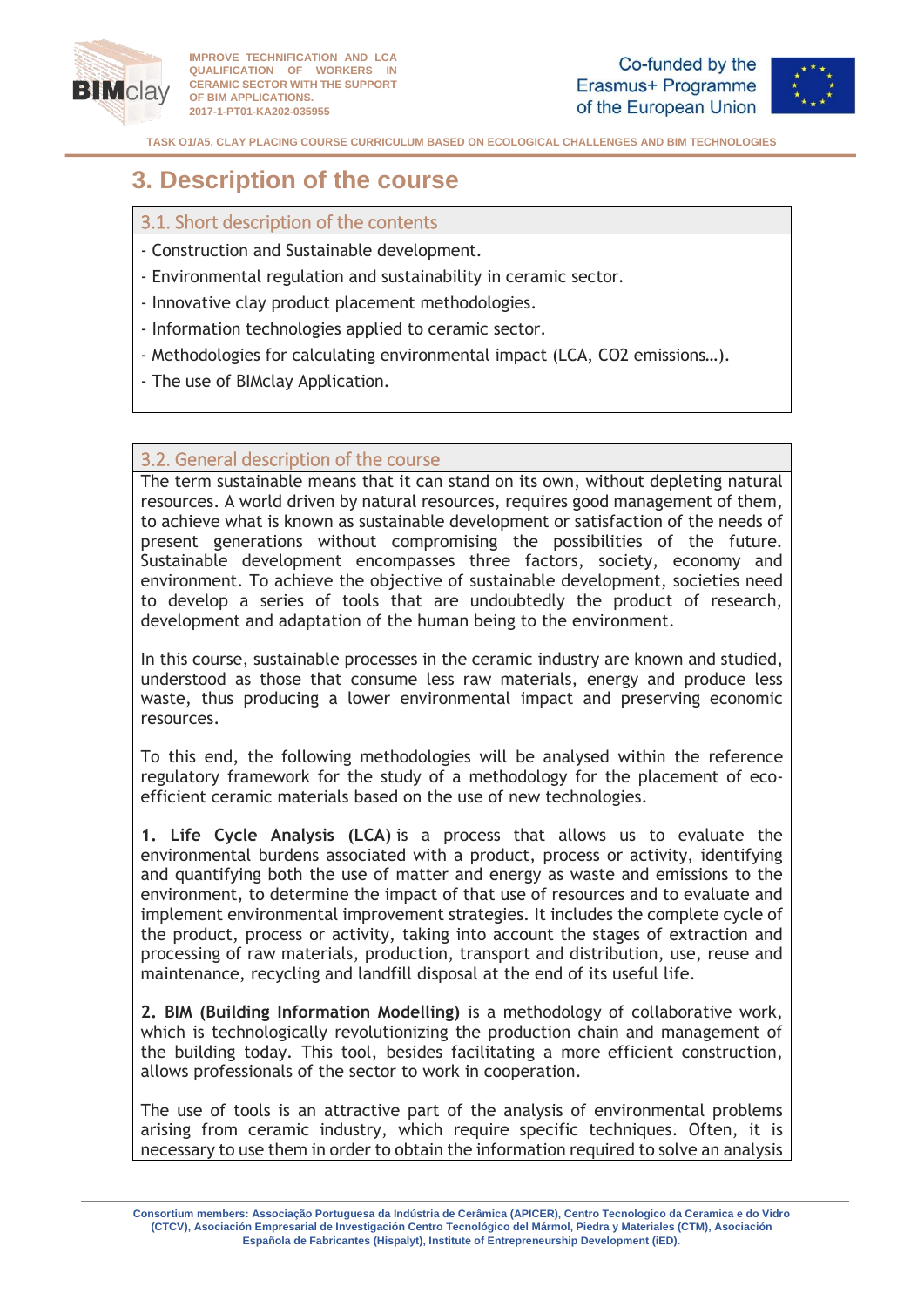



problem. The objective of this course is to teach the different laying methodologies and their link with environmental challenges and new technologies.

## <span id="page-5-0"></span>3.3. Objectives of the course

1. Adequate knowledge of new technologies and their link to the ceramics industry.

2. Training of professionals in the ceramics sector in order to increase the quality of the final work, ensuring environmental sustainability.

3. Knowledge of the mechanisms that favour the recovery, reuse and recycling of ceramic materials.

4. Knowledge and ability to design solutions that minimizes the waste generated in the placing processes.

5. Train the student to acquire a critical and scientific way of thinking, to be able to apply the offered technologies to their constructive solution, to respond to the demands of citizens regarding sustainability and to protect the environment during the placing process.

6. Teach the basic operation of the BIMclay Application, as a professional instrument to evaluate the environmental impacts of products, processes and services.

7. Acquire the necessary basic knowledge of LCA, and analyse the databases and impact assessment methodologies available to perform a LCA.

8. Make practical cases that support learning.

9. Present the foundations and the environmental regulations that pertain to ceramic sector development.

10. Teach the operation of the ORC platform, as an online resource center for selflearning in placing methodologies for sustainable development in ceramic industry.

## <span id="page-5-1"></span>3.4. Contribution of the course to professional practice

This course aims to define the skills, competences and knowledge necessary for the installation of ceramic products, as well as the means necessary to reach the maximum level of efficiency: scaffolding, machines, tools, cranes, etc., considering aspects related to sustainable construction.

It also aims to make future professionals aware of the need to adequately foresee the negative consequences that human actions may have on the environment during the development of a specific project.

In it, students will have the necessary knowledge to develop and apply tools for analysis, decision making, prevention, correction, mitigation, etc., of the negative effects that a particular construction project can cause.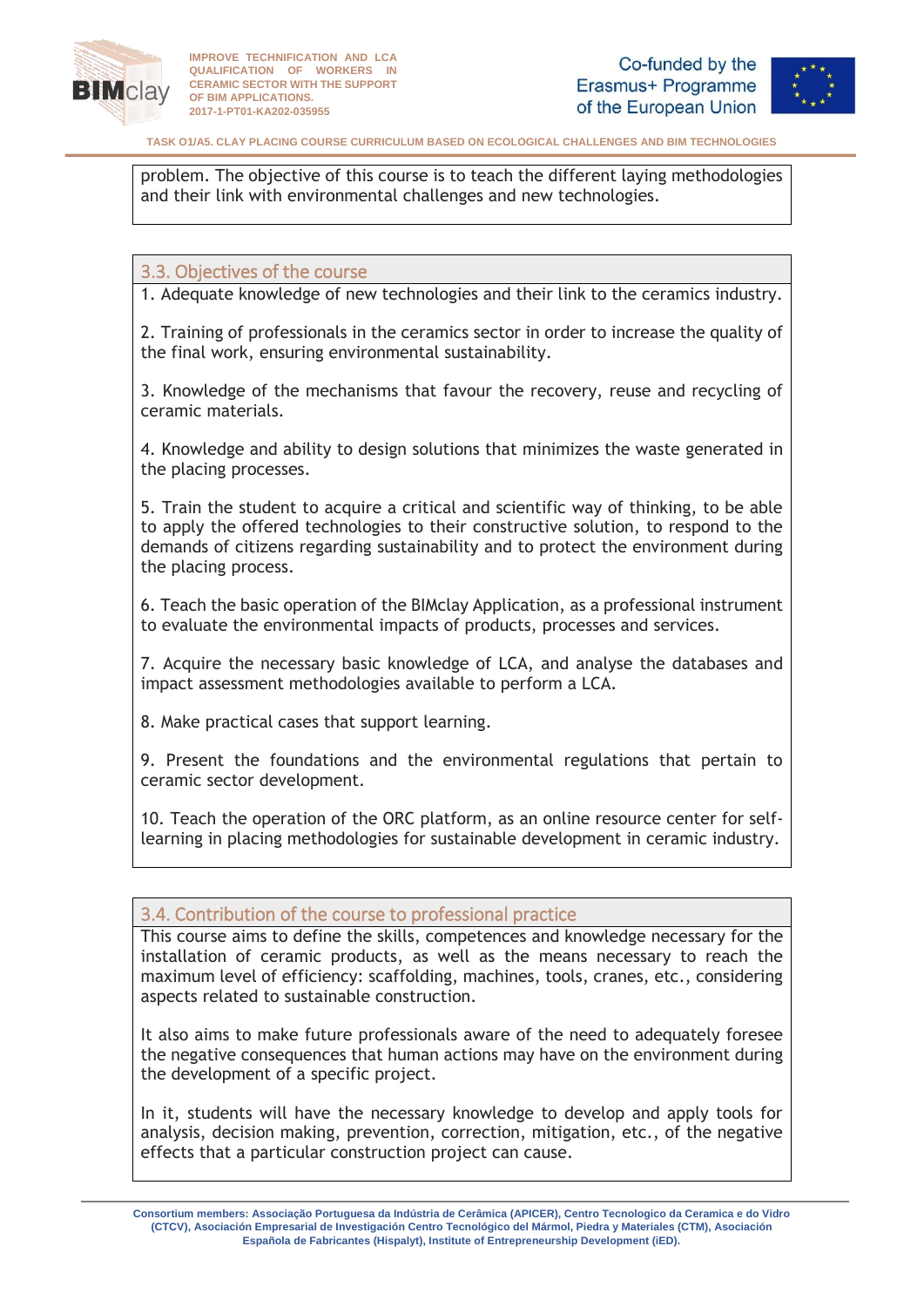



**TASK O1/A5. CLAY PLACING COURSE CURRICULUM BASED ON ECOLOGICAL CHALLENGES AND BIM TECHNOLOGIES**

Currently, with the legislative changes that have taken place in recent years, some preventive tools have been included in other environmental permits or authorisations, although they play a fundamental role in minimising environmental problems.

On the other hand, it is worth highlighting the set of measures that allow us to correctly manage the different environmental aspects of a specific activity, which will allow us to comply with current environmental legislation, as well as achieve levels of environmental excellence.

## <span id="page-6-0"></span>3.5. Recommendations

(\*) Completion subject to the criteria of the educational centre.

<span id="page-6-1"></span>3.6. Special measures provided

(\*) Specific regulations of the educational centre with respect to the establishment of special adaptations in the methodology and the development of teachings for students who suffer some type of disability or limitation.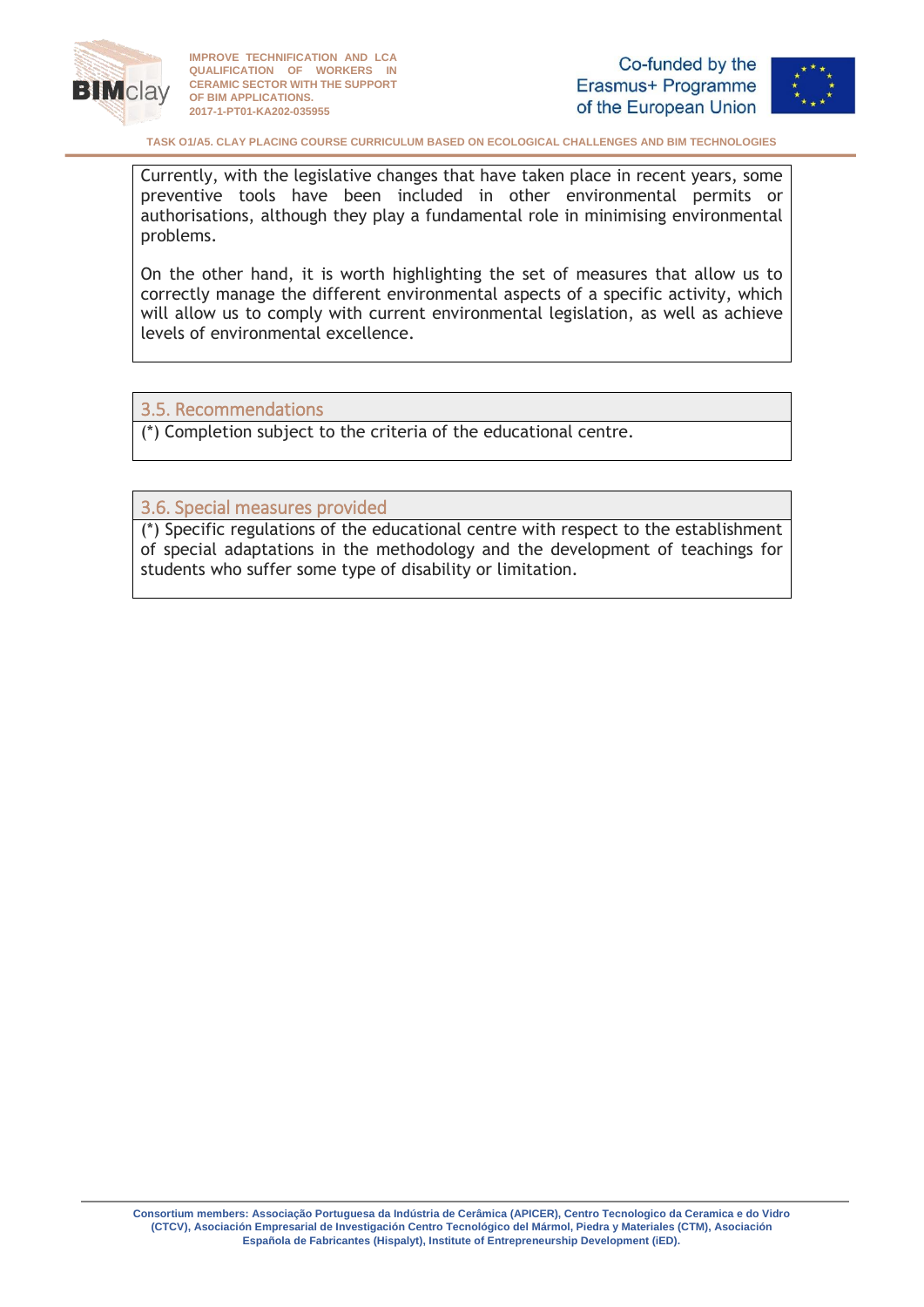



**TASK O1/A5. CLAY PLACING COURSE CURRICULUM BASED ON ECOLOGICAL CHALLENGES AND BIM TECHNOLOGIES**

# <span id="page-7-0"></span>**4. Competencies and learning outcomes**

#### <span id="page-7-1"></span>4.1. Basic competences

BC1. Possess and understand knowledge that provides a basis or opportunity to be original in the development and / or application of ideas, often in a research context.

BC2. That students know how to apply the knowledge acquired and their ability to solve problems in new or unfamiliar environments within broader (or multidisciplinary) contexts related to their area of study.

BC3. That students know how to communicate their conclusions and the knowledge and ultimate reasons that sustain them to specialized and non-specialized audiences in a clear and unambiguous way.

BC4. That students have the learning skills that allow them to continue studying in a way that will be largely self-directed or autonomous.

BC5. That students have the ability to gather and interpret relevant data to make judgments that include a reflection on relevant issues of a social, scientific or ethical nature.

## <span id="page-7-2"></span>4.2. General competences

GC1. That the students have demonstrated a detailed and well-founded understanding of the theoretical and practical aspects and the methodology of work in the field of clay product placing and Sustainable placing Processes.

GC2. That students are able to predict and control the evolution of complex situations through the development of new and innovative work methodologies adapted to the field of Environmental Engineering and Sustainable Processes.

GC3. Be able to take responsibility for their own professional development and their specialization in one or more fields in the field of clay product placing.

GC4. Be able to foster, in professional contexts, the technological, social or cultural advancement within a society based on knowledge.

GC5. Be able to take responsibility for their own professional development and their specialization in one or more fields of study.

## <span id="page-7-3"></span>4.3. Specific competences

SC1. Know the principles of sustainable development applied to methodologies of clay product placing, and the rules that affect the environment.

SC2. Know the procedures related to BIM methodology.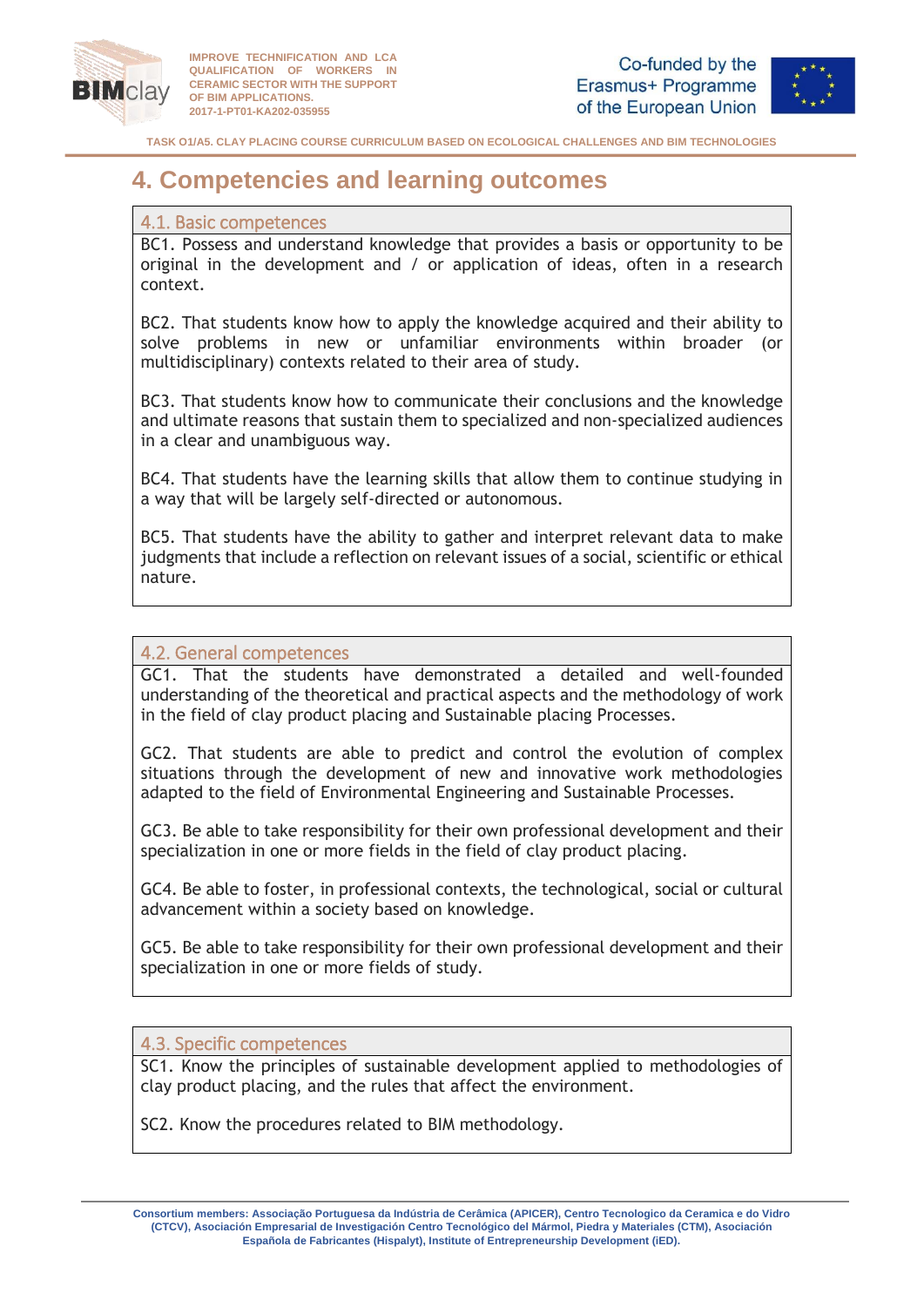



SC3. Knowledge of the impact of the ceramic sector in the achievement of sustainable development and, especially, deepening knowledge of the regulations on the life-cycle analysis of the ceramic products.

SC4. Intensification of the quality of the evaluation techniques in the construction processes, of the sustainability of the sector and its relationship with the BIM methodology.

SC5. Know the different digital tools and methodologies available to increase the efficiency in placement techniques.

SC6. Plan the implementation of techniques that integrate traditional methodologies, consideration of potential environmental impact and collaborative tools.

#### <span id="page-8-0"></span>4.4. Transversal competences

TC1. Aptitude for the written and oral communication, as well as for the analysis, organization, planning and synthesis that provides sufficiency or suitability in the critical reasoning.

TC2. Ability to manage computer tools that allow data management, problem solving and help decision making.

TC3. Aptitude for teamwork, interdisciplinary, that combines interpersonal skills while maintaining respect for diversity, such as coexistence with other cultures.

TC4. Ability to acquire criteria of continuous training, adaptability to social transformations, motivation for quality from creativity.

TC5. Ability to reconcile environmental requirements with the conditions of development.

TC6. Ability to apply ethical criteria and sustainability in decision making.

<span id="page-8-1"></span>4.5. Learning outcomes

1. Know the different tools of management, differentiating those of a mandatory nature from those of a voluntary nature.

2. Identify and assess the best techniques in a constructive process.

3. Know the different concepts of the field of sustainability.

4. Know the sustainable construction and the life cycle analysis.

5. Understand sustainability as a new culture in the ceramic sector.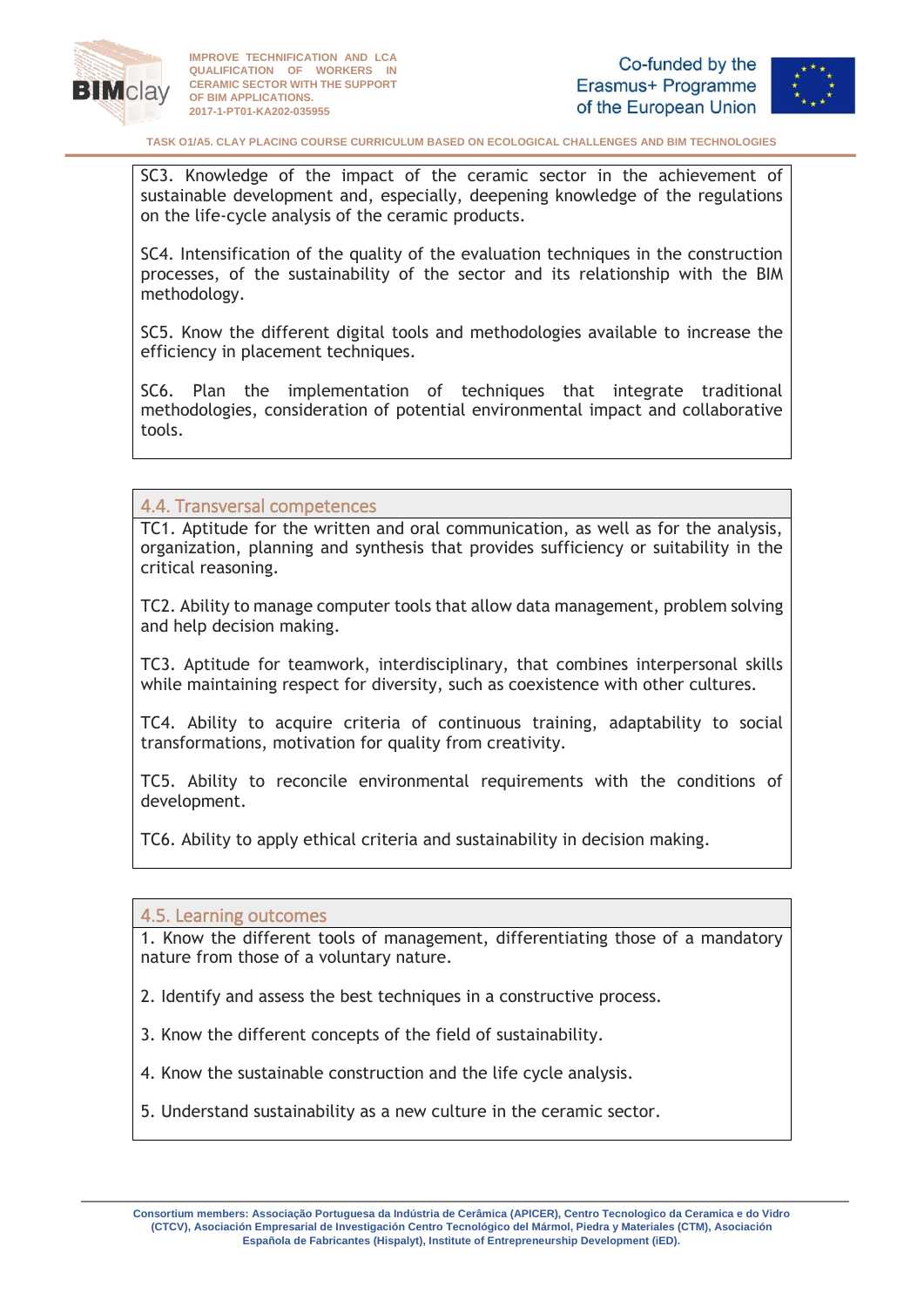



**TASK O1/A5. CLAY PLACING COURSE CURRICULUM BASED ON ECOLOGICAL CHALLENGES AND BIM TECHNOLOGIES**

6. Be able to develop an efficient project, taking into account the design, new technologies, and its functionality.

7. Develop the capacity for environmental evaluation of construction projects, and the capacity for self-criticism.

8. Know the different European environmental specific regulations in the field of construction.

9. Know the different available methodologies for clay placing to be able to develop an optimized project.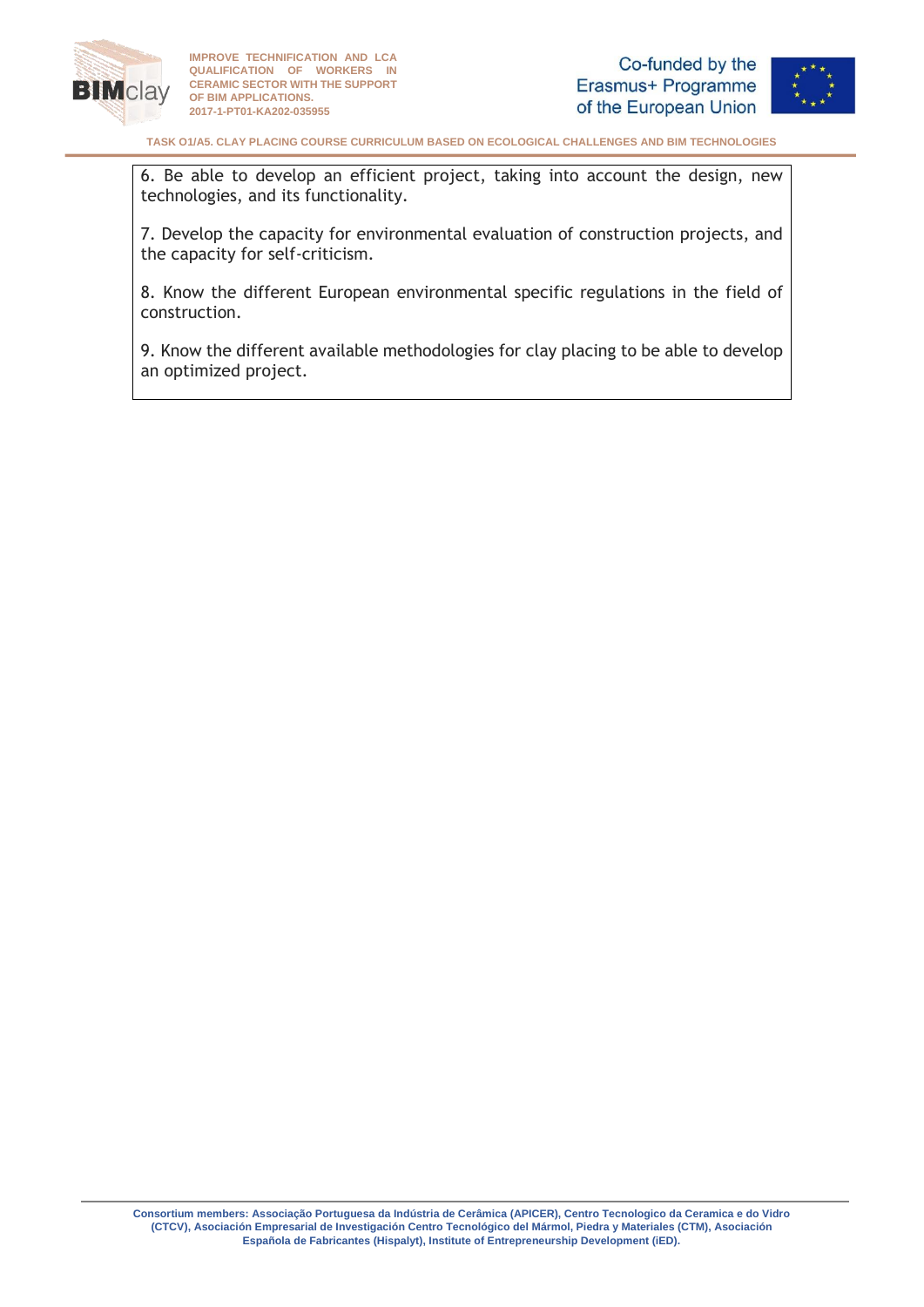



# <span id="page-10-0"></span>**5. Contents**

# <span id="page-10-1"></span>5.1. Contents of the course

Placement methodologies available. Generation of alternatives. Environmental legislation and sustainability in construction. Construction and sustainable development. Identification and evaluation of impacts. Life cycle analysis of ceramic products. BIM methodologies and applications in the ceramic sector.

# <span id="page-10-2"></span>5.2. Theory programme

BLOCK I: CONSTRUCTION AND ENVIRONMENT

- UNIT 1. Introduction
- 1.1 Concepts. Introduction to sustainability. Environment.
- 1.2 Regulatory context of sustainable development and environmental quality.
- 1.3 Introduction to environmental analysis in construction.
- 1.4 Sustainability in the ceramic sector: Regulations.
- 1.5 Status of the level of implementation of sustainable construction.

# BLOCK II: SUSTAINABILITY IN CONSTRUCTION WITH CERAMIC PRODUCT

- UNIT 2. Life cycle analysis (LCA)
- 2.1 Definition and scope.
- 2.2 Normative frame of reference for LCA.
- 2.3 Definition and presentation of the different phases of an LCA.
- 2.4 Application to the ceramic sector.
- 2.5 LCA examples.

# UNIT 3. Materials

- 3.1 Manufactured materials and raw materials.
- 3.2 European Products Directive.
- 3.3 Environmental labels and Environmental Product Declarations (EPD).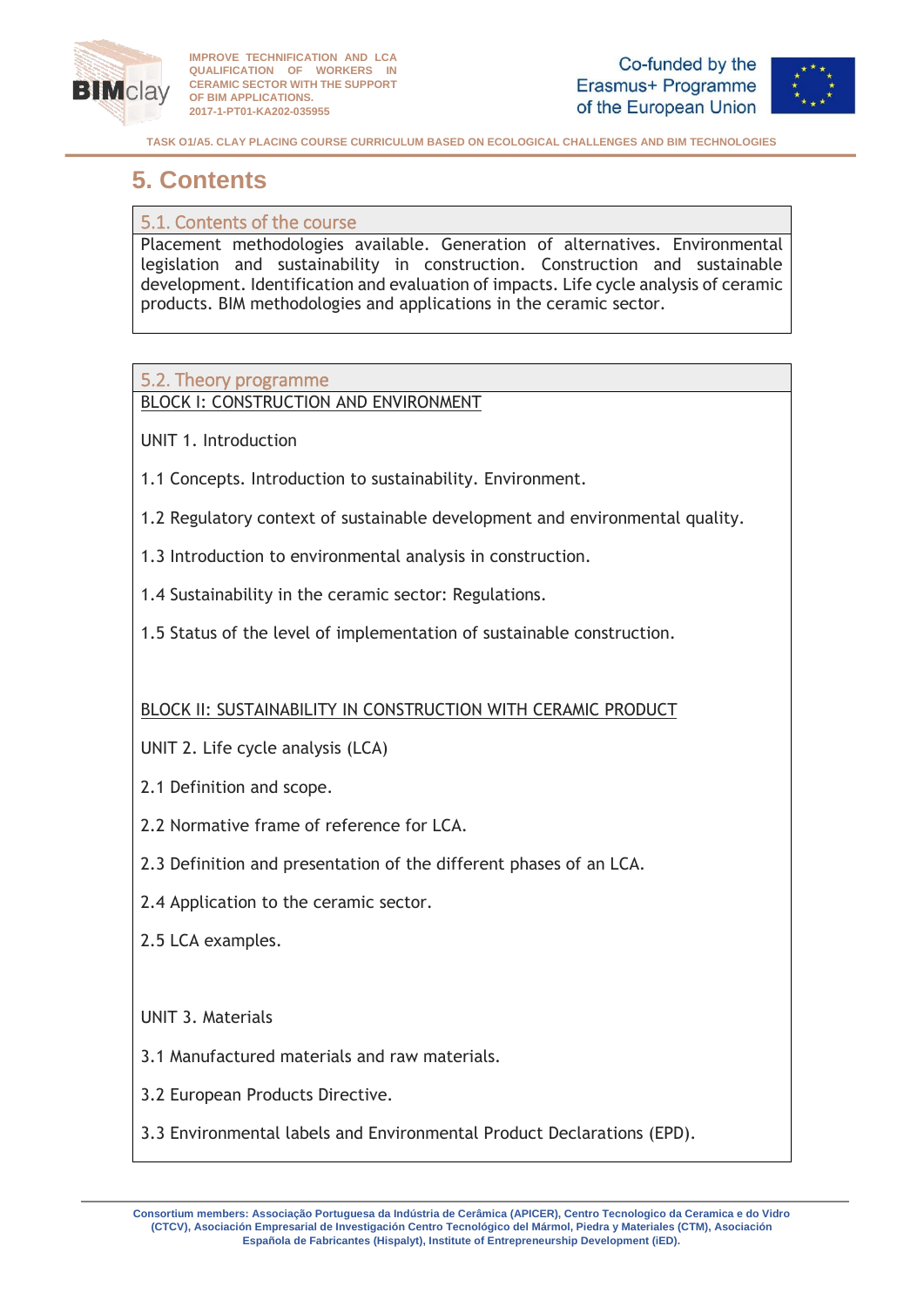



#### BLOCK III: PLACING METHODOLOGIES AND BIM TECHNOLOGIES

UNIT 4. Sustainable methodologies of ceramic materials placement.

4.1 Ceramic product placing. Legislative framework.

- 4.2 Most common methodologies for ceramic product placement.
- 4.3 Examples of sustainable placing methods. BIMclay Multimedia Materials.
- 4.4 Examples of quantification of environmental impact.

UNIT 5. APPLICATION OF BIM TECHNOLOGIES IN THE CERAMIC SECTOR

- 5.1 BIM methodologies (Building Information Modelling). Introduction.
- 5.2 BIM and ceramic sector. Opportunities.
- 5.3 BIM objects with integration of sustainable criteria
- 5.4 Use of Interactive BIMclay Tool.

<span id="page-11-0"></span>5.3. Practices programme Realization of 4 practical cases.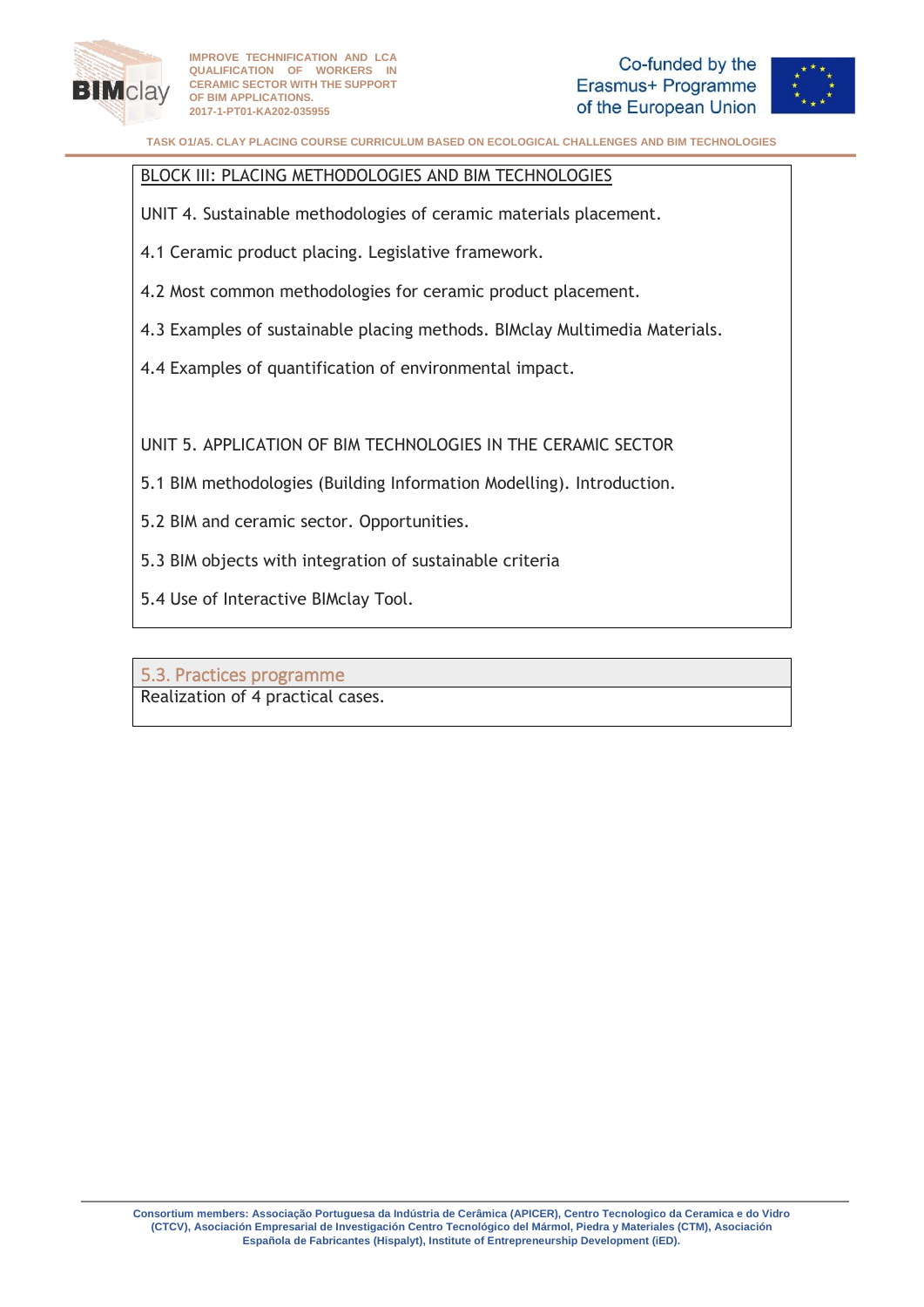



**TASK O1/A5. CLAY PLACING COURSE CURRICULUM BASED ON ECOLOGICAL CHALLENGES AND BIM TECHNOLOGIES**

# <span id="page-12-0"></span>**6. Teaching methodology**

<span id="page-12-1"></span>

| 6.1. Teaching methodology           |                                                                  |                          |                                |  |
|-------------------------------------|------------------------------------------------------------------|--------------------------|--------------------------------|--|
| <b>Activity</b>                     | <b>Teaching techniques</b>                                       | <b>Student's work</b>    | <b>Hours</b>                   |  |
| <b>Theoretical</b>                  | Expositive classes of the                                        | On-site:                 | 12                             |  |
| classes                             | theoretical contents.                                            | Non-on-site:             | 0                              |  |
|                                     | Resolution of doubts raised by                                   |                          |                                |  |
|                                     | students.                                                        |                          |                                |  |
| Solution of<br>problems and         | Resolution of practical cases.<br>Problems are posed to students | On-site:<br>Non-on-site: | 3<br>$\overline{2}$            |  |
| practical cases                     | for their resolution in the                                      |                          |                                |  |
|                                     | classroom. They are solved                                       |                          |                                |  |
|                                     | through the use of blackboard                                    |                          |                                |  |
|                                     | and / or projector.                                              |                          |                                |  |
|                                     | Proposition of exercises for                                     |                          |                                |  |
|                                     | resolution at home.                                              |                          |                                |  |
| <b>Practices in</b>                 | Search for information,                                          | On-site:                 | 0                              |  |
| computer                            | management of databases and                                      | Non-on-site:             | $\overline{4}$                 |  |
| classroom                           | use of computer programmes.                                      |                          |                                |  |
| Cooperative work<br>activities      | Resolution of practical cases.                                   | On-site:                 | 3<br>$\overline{2}$            |  |
|                                     | Working groups will be set up<br>in the classroom to carry out   | Non-on-site:             |                                |  |
|                                     | practices, monitoring the                                        |                          |                                |  |
|                                     | participation of the group's                                     |                          |                                |  |
|                                     | members.                                                         |                          |                                |  |
| <b>Tutorials</b>                    | Resolution of doubts about                                       | On-site:                 | 0                              |  |
|                                     | theory, problems and                                             | Non-on-site:             | $\overline{3}$                 |  |
|                                     | practices.                                                       |                          |                                |  |
| Seminars and                        | In the seminars, specific topics                                 | On-site:                 | 3                              |  |
| visits to                           | of the theoretical syllabus will                                 | Non-on-site:             |                                |  |
| companies and<br>facilities         | be expanded. Depending on<br>availability, a visit will be       |                          |                                |  |
|                                     | made, or the assistance of an                                    |                          |                                |  |
|                                     | expertise professional will be                                   |                          |                                |  |
|                                     | scheduled.                                                       |                          |                                |  |
| Work / Individual                   | Study of the course.                                             | On-site:                 | 0                              |  |
| study                               |                                                                  | Non-on-site:             | 25                             |  |
| Works / Informs                     | Realisation of works and                                         | On-site:                 | 0                              |  |
|                                     | reports of practices to be                                       | Non-on-site:             | 10                             |  |
|                                     | delivered by the student.                                        |                          |                                |  |
| Formative                           | Follow-up and development of                                     | On-site:                 | 0                              |  |
| evaluation                          | works, practices and reports.                                    | Non-on-site:             | $\overline{\mathcal{A}}$       |  |
| activities<br><b>Official exams</b> |                                                                  |                          |                                |  |
|                                     | Preparation, correction and<br>review of written tests.          | On-site:<br>Non-on-site: | $\mathbf{2}$<br>$\overline{0}$ |  |
| <b>Exhibition of</b>                | Evaluation and correction of                                     | On-site:                 | $\mathbf{2}$                   |  |
| <b>Works</b>                        | the expositions corresponding                                    | Non-on-site:             | $\Omega$                       |  |
|                                     | to the different works to be                                     |                          |                                |  |
|                                     | carried out by the student.                                      |                          |                                |  |
|                                     |                                                                  |                          | 75                             |  |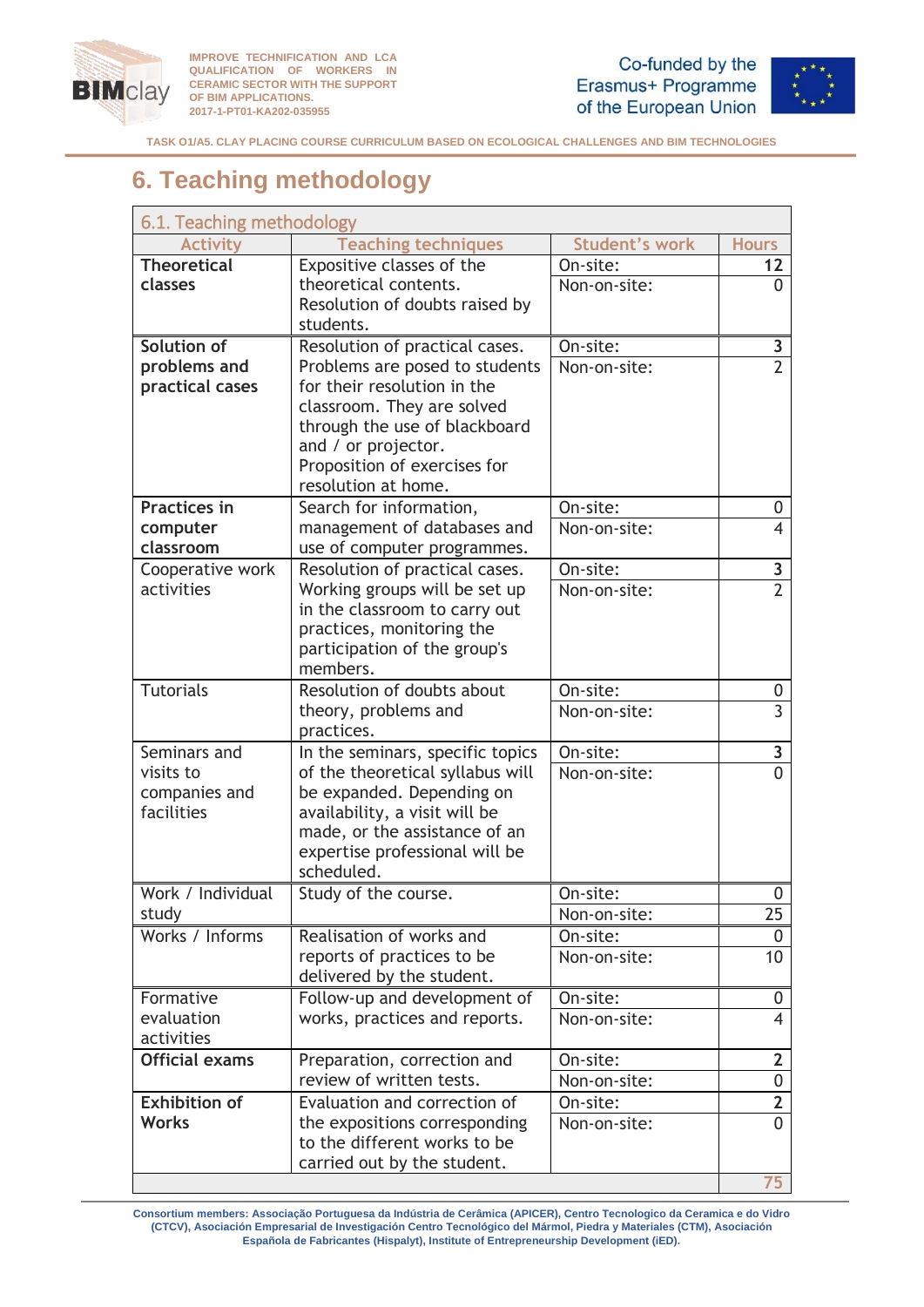



# <span id="page-13-0"></span>**7. Assessment methodology**

<span id="page-13-1"></span>

| 7.1. Activities and assessment criteria            |                                                                                                                                                           |                                 |  |  |  |
|----------------------------------------------------|-----------------------------------------------------------------------------------------------------------------------------------------------------------|---------------------------------|--|--|--|
| <b>Activities</b>                                  | <b>Systems and assessment criteria</b>                                                                                                                    | <b>Percentage</b><br>Weight (%) |  |  |  |
| Written tests.                                     | Theoretical-practical knowledge<br>acquired by the student will be<br>evaluated.                                                                          | 60                              |  |  |  |
| Assessment of practices<br>cases with ICT support. | Knowledge acquired in practices with<br>ICT support will be evaluated.                                                                                    | 5                               |  |  |  |
| Individual and<br>teamwork assessment<br>works.    | Development and presentations of<br>individual and group works will be<br>evaluated.                                                                      | 30                              |  |  |  |
| Other assessment<br>activities.                    | Attendance and participation to classes<br>of the course will be evaluated.                                                                               | 5                               |  |  |  |
| <b>Works</b>                                       |                                                                                                                                                           |                                 |  |  |  |
| Individual and<br>teamwork works.                  | All aspects related to the task to be<br>carried out will be evaluated, from the<br>search of information to the final<br>presentation.                   | 40                              |  |  |  |
| Resolution of practical<br>cases.                  | Both the proposed solution and the<br>analysis of alternatives and the<br>justification of the solutions that have<br>been carried out will be evaluated. | 20                              |  |  |  |
| Individual and<br>teamwork assessment<br>works.    | Development and presentations of<br>individual and group works will be<br>evaluated                                                                       | 30                              |  |  |  |
| Other assessment<br>activities.                    | Attendance and participation to classes<br>of the course will be evaluated.                                                                               | 10                              |  |  |  |

## <span id="page-13-2"></span>7.2. Control and monitoring mechanism

The control and monitoring of student learning will be done through the following actions:

- Participation in the issues and practical cases raised in class.
- Assistance to theoretical and practical classes.
- Tutorials.
- Carrying out self-evaluation questionnaires.

- Assessment of the individual written test, or of the research works, individual and in group.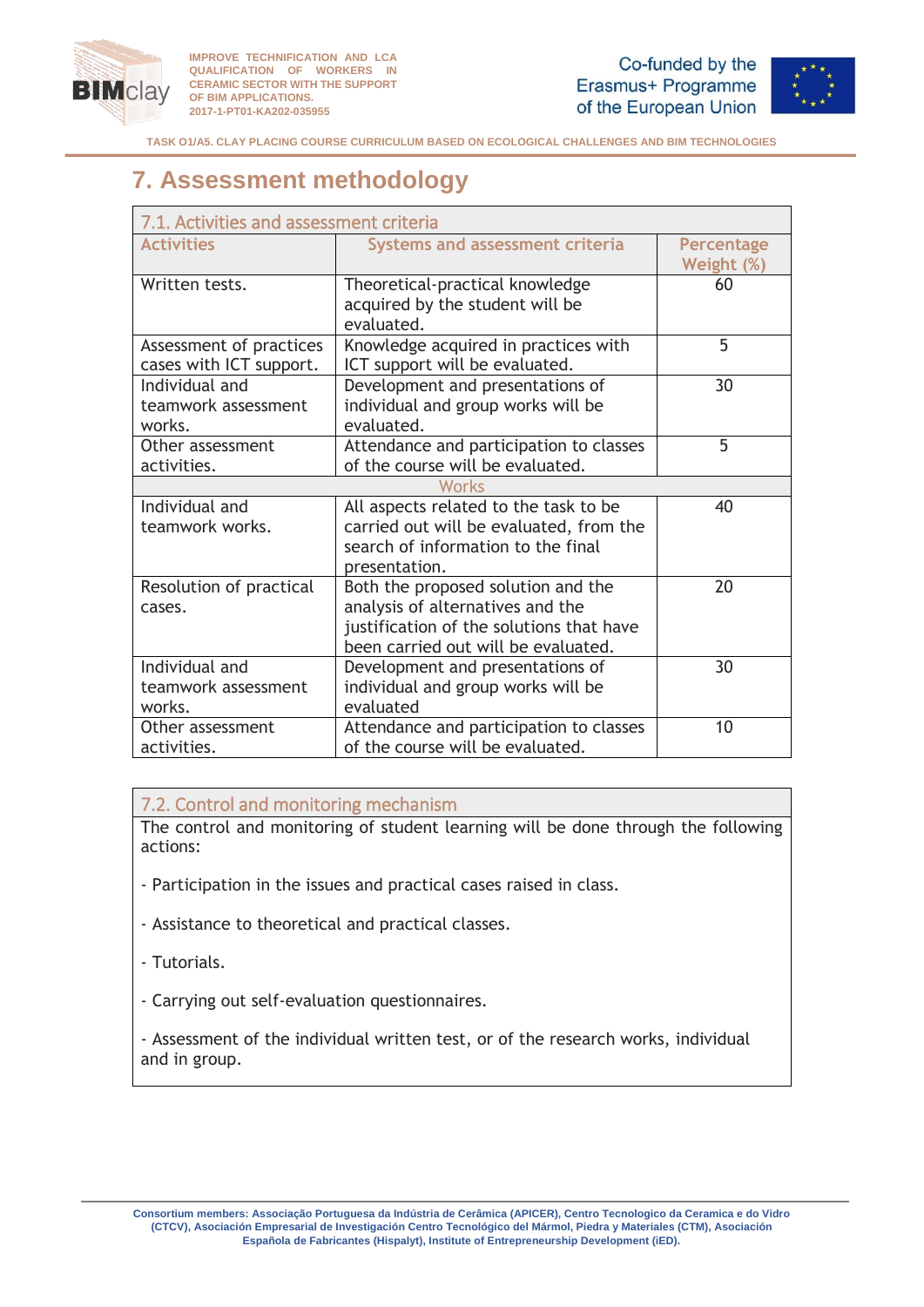



**TASK O1/A5. CLAY PLACING COURSE CURRICULUM BASED ON ECOLOGICAL CHALLENGES AND BIM TECHNOLOGIES**

# <span id="page-14-0"></span>**8. Bibliography and resources**

## <span id="page-14-1"></span>8.1. Bibliography

Asociación Española de Normalización y Certificación (2017). www.aenor.es

BRE Environmental and Sustainability Standard – BREEAM (2010). www.breeam.org

CTCV (2012) - Estudo de Mercado e Inovação sobre Materiais para a Construção Sustentável, Plataforma para a Construção Sustentável.

Declaración Ambiental de Productos de Construcción (latest access 2018). www.csostenible.net

Eco Platform (latest access 2018). www.eco-platform.org

EN 15804. Sustainability in construction. Environmental Declarations of product. Basic rules of construction product categories.

Green Building Council España (latest access 2018). www.gbce.es

Institut Bauen und Umwelt e.V. (latest access 2018). http://ibu-epb.com

International EPD System (latest access 2018). www.environdec.com

ISO 14025:2010. Environmental labels and declarations. Type III environmental declarations. Principles and procedures.

ISO 21930:2010. Sustainability in building construction. Environmental declaration of construction products.

Productosostenible.net (latest access 2018). www.productosostenible.net

Sistema EPD Habitat (latest access 2018). www.DAPHabitat.pt

#### <span id="page-14-2"></span>8.2. Regulations

UNE-EN ISO 14025:2010. Environmental labels and declarations. Type III environmental declarations. Principles and procedures.

UNE-EN 15804:2012. Sustainability of construction works. Environmental product declarations. Core rules for the product category of construction products.

UNE- EN ISO 14020:2002 Environmental labels and declarations. General principles.

UNE-EN ISO 14040:2006 Environmental management. Life cycle assessment. Principles and framework.

UNE-ISO 14044:2006 Environmental management. Life cycle assessment. Requirements and guidelines.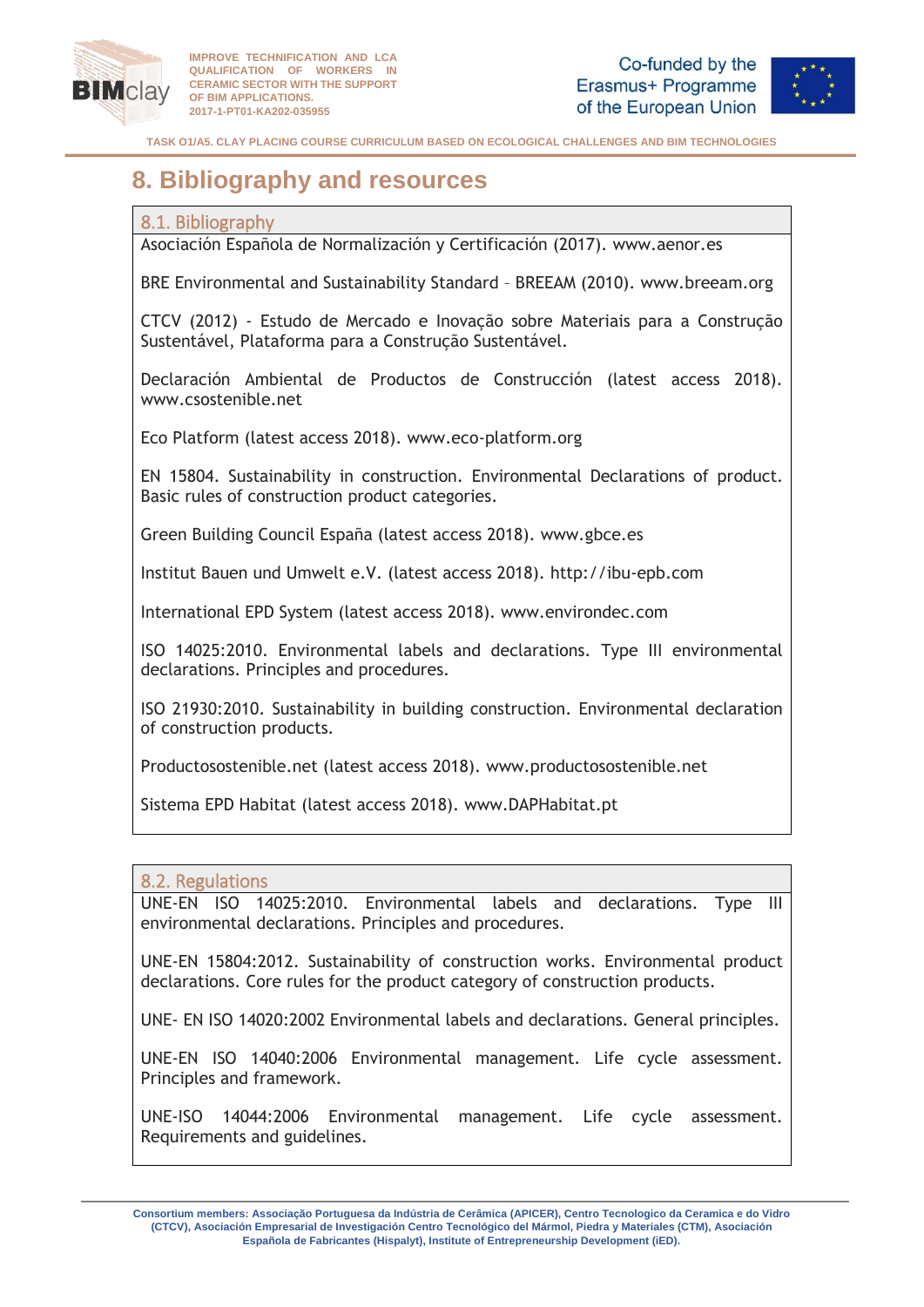



UNE-EN 15978:2012. Sustainability of construction works. Assessment of environmental performance of buildings. Calculation method.

ISO 15686-5:2008. Buildings and constructed assets. Service life planning. Part 5: Life-cycle costing.

Norma ISO 14001 y EMAS. Community Regulation of Eco-management and Eco-audit.

ISO 14021:2002. Environmental labels and declarations. Self-declared environmental claims (Type II environmental labelling).

ISO 14024:2001. Environmental labels and declarations. Type I environmental labelling. Principles and procedures.

Royal Decree 187/2011 relating to establishment of eco-design requirements for energy-using products - Article 10.

Order VIV/1744/2008, of 9 of June, which regulates General Technical Building Code Registry. Article 2. Organisation.

Decree 21/2006, of 14 of February, which regulates the adoption of environmental criteria and eco-efficiency in buildings - Paragraph 6.2

Royal Decree 105/2008, of 1 of February, which regulates the production and management of construction and demolition waste.

Royal Decree 238/2013, of 5 of April, amending certain Articles and Technical Instruction for the Regulation of Thermal Installations in Buildings, approved by Royal Decree 1027/2007, of 20 of July.

[DIRECTIVE 2011/92/EU OF THE EUROPEAN PARLIAMENT AND OF THE COUNCIL of 13](http://eur-lex.europa.eu/legal-content/EN/TXT/HTML/?uri=CELEX:32011L0092&qid=1484586482117&from=ES)  [December 2011 on the assessment of the effects of certain public and private](http://eur-lex.europa.eu/legal-content/EN/TXT/HTML/?uri=CELEX:32011L0092&qid=1484586482117&from=ES)  [projects on the environment](http://eur-lex.europa.eu/legal-content/EN/TXT/HTML/?uri=CELEX:32011L0092&qid=1484586482117&from=ES)

[REGULATION \(EU\) No 305/2011 OF THE EUROPEAN PARLIAMENT AND OF THE COUNCIL](http://eur-lex.europa.eu/legal-content/EN/TXT/HTML/?uri=CELEX:32011R0305&qid=1484586810666&from=ES)  [of 9 March 2011 laying down harmonised conditions for the marketing of construction](http://eur-lex.europa.eu/legal-content/EN/TXT/HTML/?uri=CELEX:32011R0305&qid=1484586810666&from=ES)  [products and repealing Council Directive 89/106/EEC](http://eur-lex.europa.eu/legal-content/EN/TXT/HTML/?uri=CELEX:32011R0305&qid=1484586810666&from=ES)

[DIRECTIVE \(EU\) 2016/2284 OF THE EUROPEAN PARLIAMENT AND OF THE COUNCIL of](http://eur-lex.europa.eu/legal-content/EN/TXT/HTML/?uri=CELEX:32016L2284&qid=1484587184115&from=ES)  [14 December 2016 on the reduction of national emissions of certain atmospheric](http://eur-lex.europa.eu/legal-content/EN/TXT/HTML/?uri=CELEX:32016L2284&qid=1484587184115&from=ES)  [pollutants, amending Directive 2003/35/EC and repealing Directive 2001/81/EC](http://eur-lex.europa.eu/legal-content/EN/TXT/HTML/?uri=CELEX:32016L2284&qid=1484587184115&from=ES)

[REGULATION \(EU\) No 525/2013 OF THE EUROPEAN PARLIAMENT AND OF THE COUNCIL](http://eur-lex.europa.eu/legal-content/EN/TXT/HTML/?uri=CELEX:32013R0525&qid=1484586810666&from=ES)  [of 21 May 2013 on a mechanism for monitoring and reporting greenhouse](http://eur-lex.europa.eu/legal-content/EN/TXT/HTML/?uri=CELEX:32013R0525&qid=1484586810666&from=ES) gas [emissions and for reporting other information at national and Union level relevant](http://eur-lex.europa.eu/legal-content/EN/TXT/HTML/?uri=CELEX:32013R0525&qid=1484586810666&from=ES)  [to climate change and repealing Decision No 280/2004/EC](http://eur-lex.europa.eu/legal-content/EN/TXT/HTML/?uri=CELEX:32013R0525&qid=1484586810666&from=ES)

[DIRECTIVE 2010/31/EU OF THE EUROPEAN PARLIAMENT AND OF THE COUNCIL of 19](http://eur-lex.europa.eu/legal-content/EN/TXT/HTML/?uri=CELEX:32010L0031&from=ES)  [May 2010 on the energy performance of buildings](http://eur-lex.europa.eu/legal-content/EN/TXT/HTML/?uri=CELEX:32010L0031&from=ES)